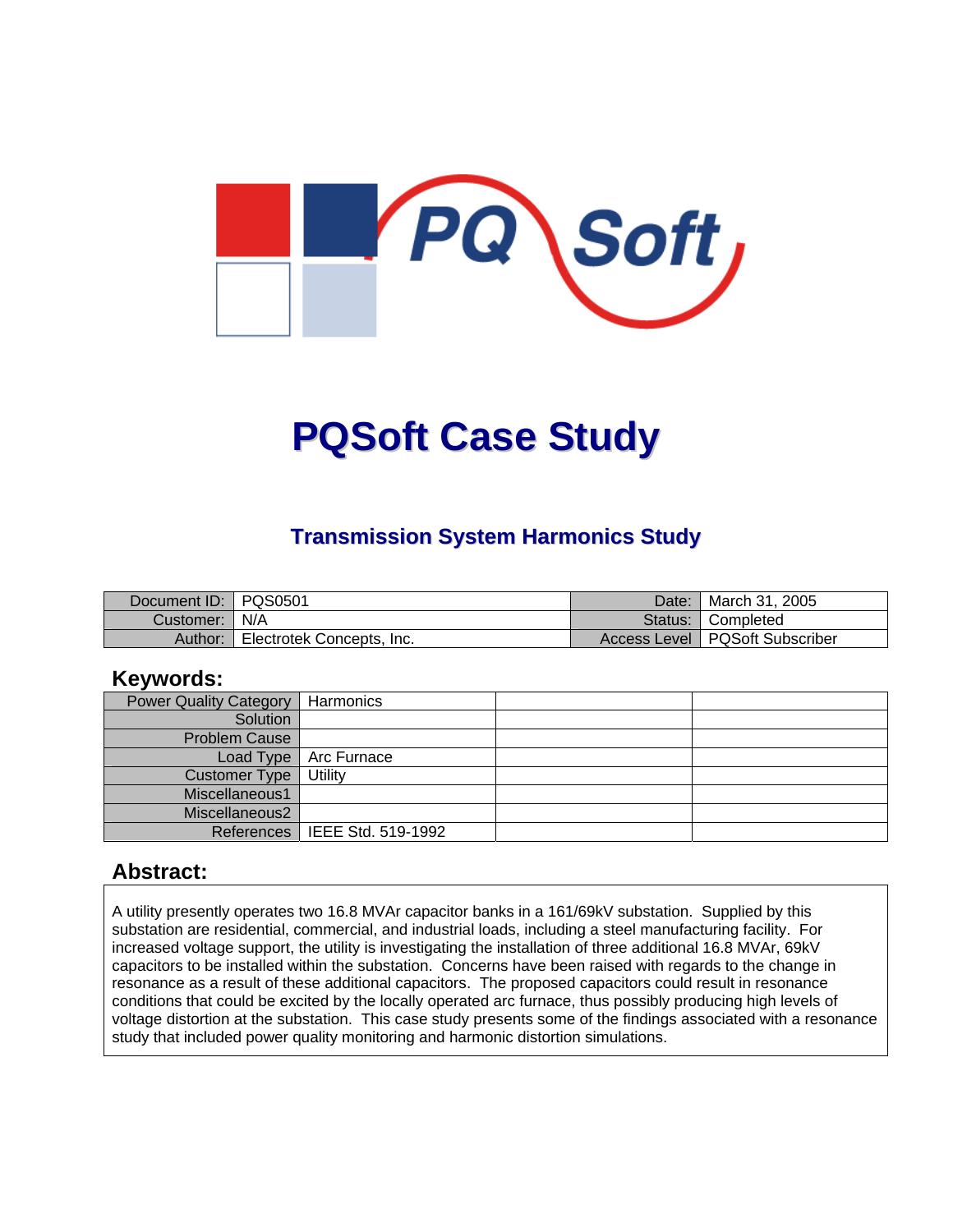# <span id="page-1-0"></span>**TABLE OF CONTENTS**

## **LIST OF FIGURES**

## **LIST OF TABLES**

|--|--|--|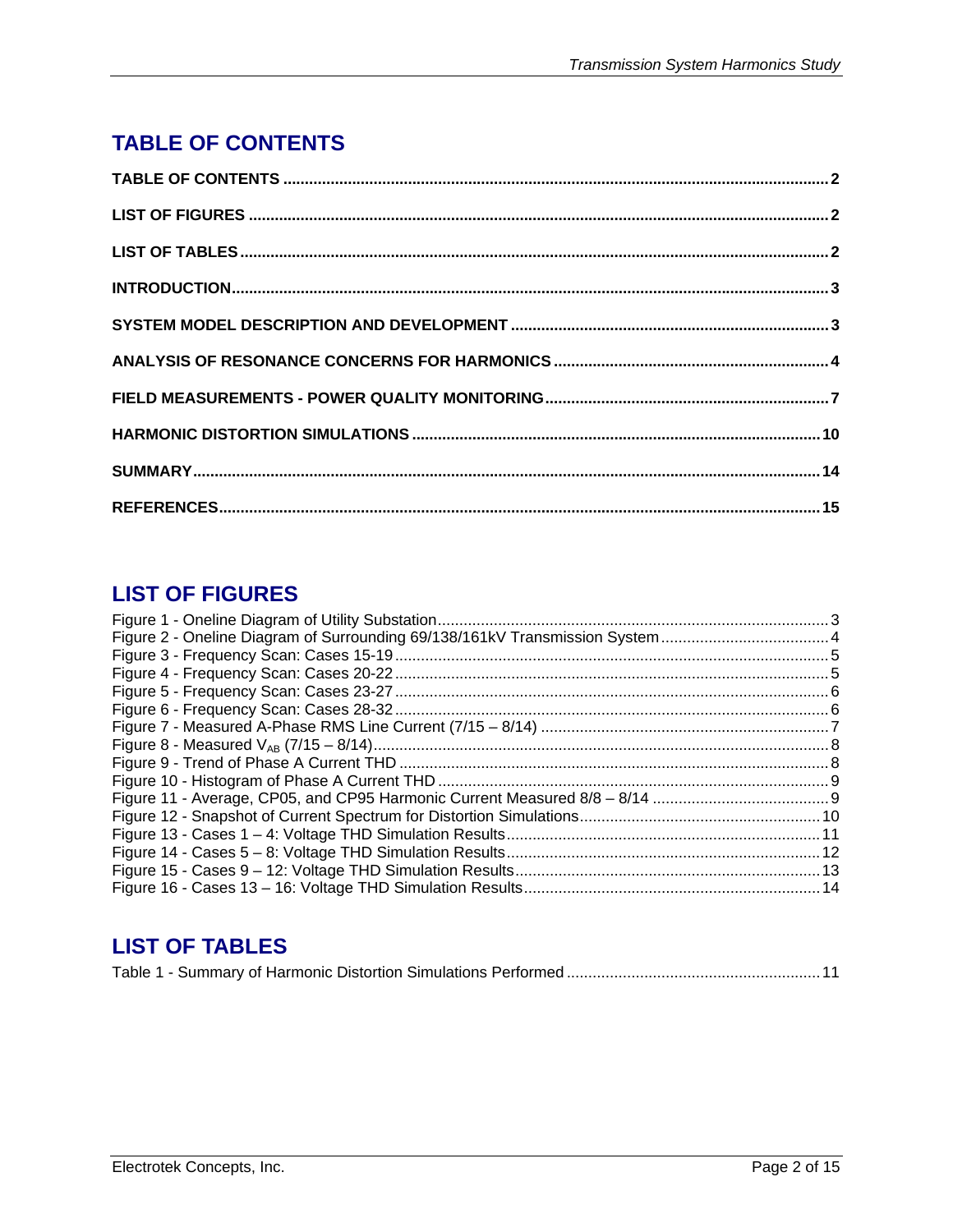### <span id="page-2-0"></span>**INTRODUCTION**

The scope of this study is to investigate the impact a capacitor bank has on the harmonic impedance at a utility owned, 69kV substation. The utility presently operates two 16.8 MVAr, 69kV capacitor banks at the substation. Upgrade plans include the installation of three additional 16.8 MVAr banks. For regulation of the 69kV bus voltage, automatic capacitor controls will provide staging of capacitors in 16.8 MVAr increments, from 0 to 84 MVAr. Due to a locally operated arc furnace, there are concerns that the additional capacitance could result in a shift in resonance; thus possibly resulting in overvoltage conditions due to excitation from the arc furnace. Of particular interest is the impact on harmonic distortion levels that result due to the interaction (resonance) between the capacitors and system impedance.

The scope of this harmonic evaluation study includes:

- − Frequency Response Evaluation
- − Field Measurements
- − Harmonic Distortion Evaluation

#### **SYSTEM MODEL DESCRIPTION AND DEVELOPMENT**

A one-line diagram of the substation and surrounding transmission system is shown in [Figure 1](#page-2-1) and [Figure 2.](#page-3-1)



<span id="page-2-1"></span>**Figure 1 - Oneline Diagram of Utility Substation**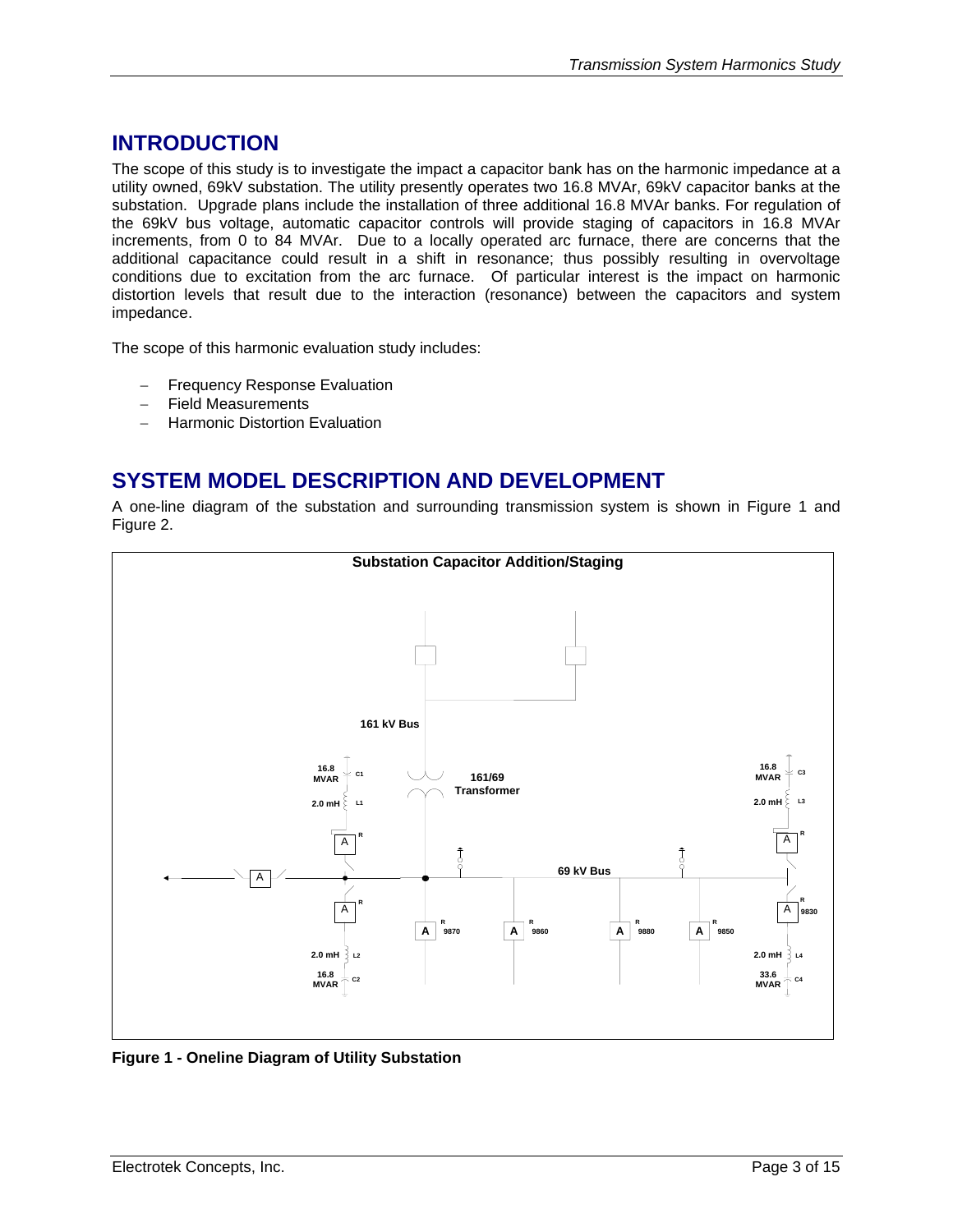<span id="page-3-1"></span><span id="page-3-0"></span>

**Figure 2 - Oneline Diagram of Surrounding 69/138/161kV Transmission System** 

The system model was developed using Electrotek's SuperHarm® program. A three-phase model was used to simplify the analysis of transformer connections on harmonic cancellation. All transmission lines were modeled using a three-phase PI model, thus taking into consideration charging capacitance. Linear load was modeled to provide a realistic amount of system damping. Without these loads, the simulation results would be too conservative, especially at or near system resonance. Transformers were modeled using the SuperHarm three-phase transformer model. Transformer test report data was used when provided, and a default X/R ratio of 20 was used when resistances were not available. A typical capacitance of 16nF/mile was used to represent the charging MVAr of the overhead lines.

#### **Analysis of Resonance Concerns for Harmonics**

Frequency scans were performed at the substation to evaluate the affect of different capacitor configurations on system resonance. The scans demonstrate the expected harmonic voltage at the 69kV level per amp of harmonic current injected into the system. A summary of some of these cases is described in this section.

[Figure 3](#page-4-1) illustrates the affect of staging the substation capacitors (C7) from 16.8 MVAr to 84 MVAr on system resonance. For Case 15 (16.8 MVAr capacitor), a significant amount of resonance occurs between the  $7<sup>th</sup>$  and  $9<sup>th</sup>$  harmonic. As additional capacitance is added, this resonance is slightly decreased in magnitude. Unfortunately, this resonance is shifted to lower harmonic values (5<sup>th</sup> harmonic for Case 17 and  $3^{\text{rd}}$  harmonic for Case 19).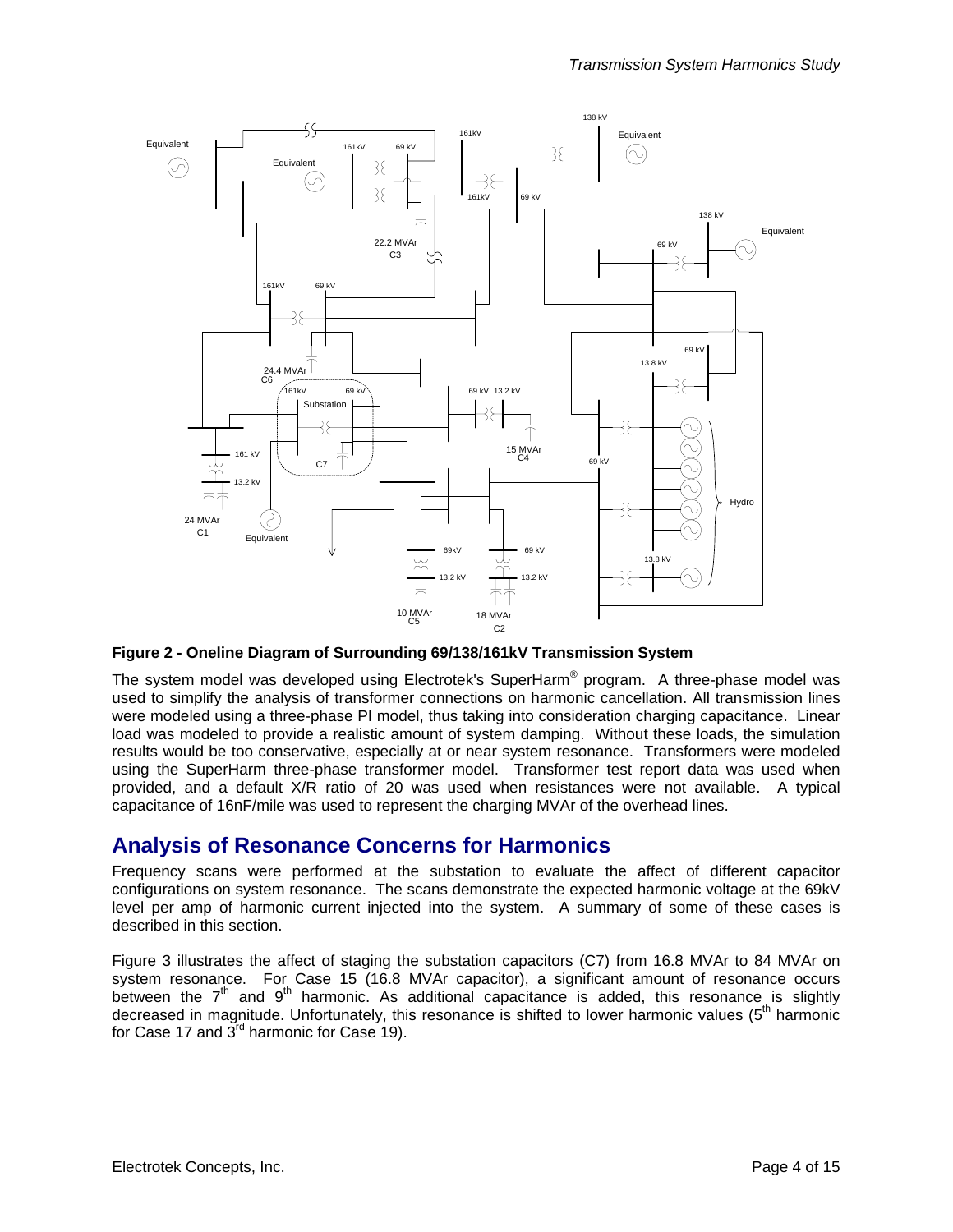<span id="page-4-1"></span><span id="page-4-0"></span>

**Figure 3 - Frequency Scan: Cases 15-19** 

[Figure 4](#page-4-2) demonstrates the result of 3 levels of capacitance at the substation (C7 - 16.8, 50.4, and 84 MVAr) and capacitor banks C1, C2, C3, C4, and C5. Compared to [Figure 3,](#page-4-1) the overall affect on resonance is a slightly decreased magnitude with a shift to higher harmonics.

<span id="page-4-2"></span>

**Figure 4 - Frequency Scan: Cases 20-22** 

The cases shown in [Figure 5](#page-5-1) are similar to that of [Figure 3](#page-4-1) with the exception of the added 24.4 MVAr capacitor C6. As illustrated in [Figure](#page-5-1) 5, the interaction of the substation capacitors and C6 have a strong impact on the overall system resonance at the substation. Increased resonance occurs at the  $9<sup>th</sup>$ harmonic (Case 24) and 10<sup>th</sup> (Case 23). High levels of resonance also occur between the 3<sup>rd</sup> and 6<sup>th</sup> harmonics for all five cases.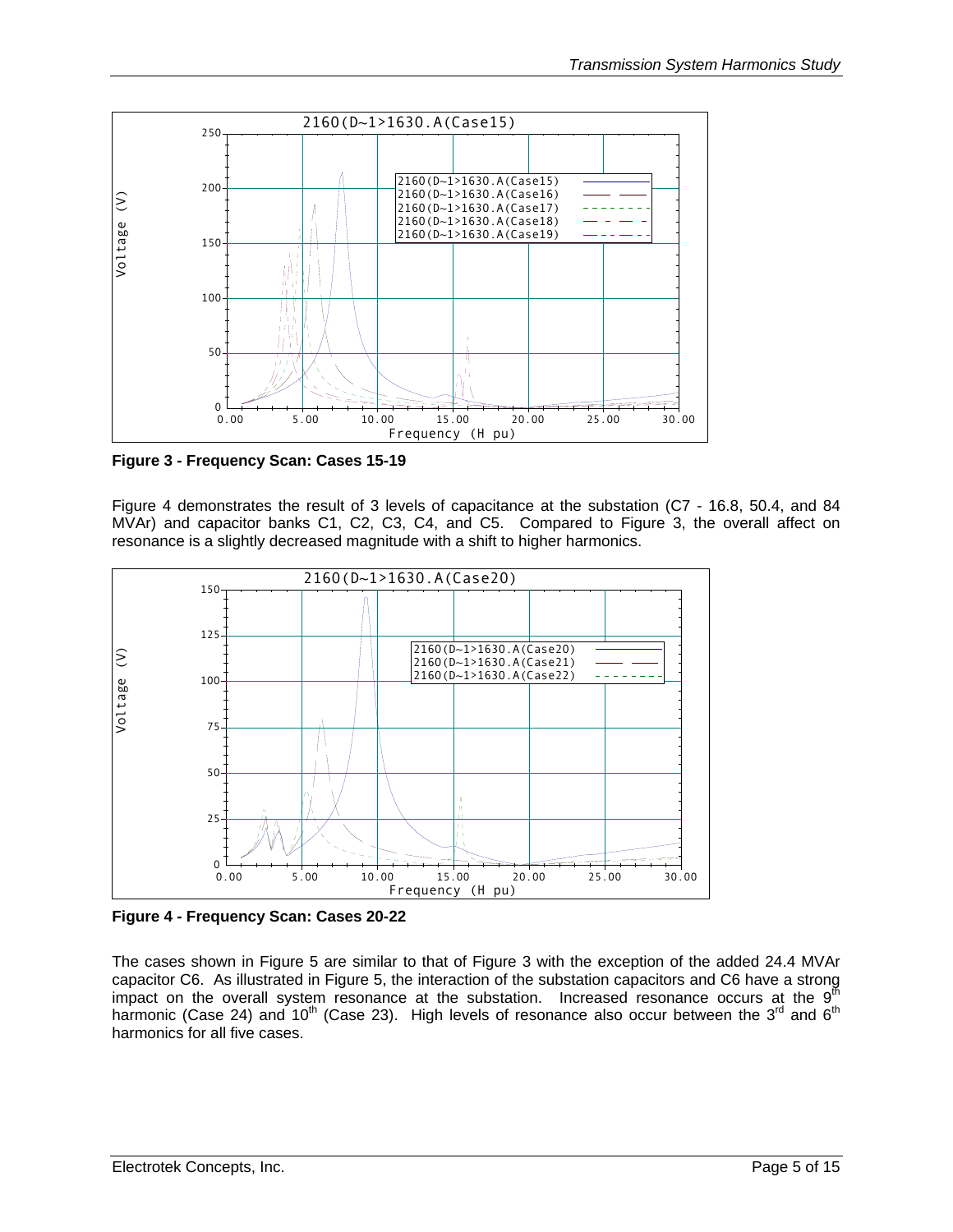<span id="page-5-1"></span><span id="page-5-0"></span>

**Figure 5 - Frequency Scan: Cases 23-27** 

[Figure 6](#page-5-2) illustrates the affect of total capacitance (all capacitors switched in at the 13.2 kV level and C6) with the substation capacitors varied in 16.8 MVAr stages. The affect of additional capacitors at the 13.2 kV level have an overall positive effect on system resonance by reducing the magnitude of the lower order harmonic resonance considerably (compared to [Figure 3](#page-4-1) and [Figure 5\)](#page-5-1). High resonance conditions, however, do occur at the 11<sup>th</sup> harmonic (Case 28) and the 9<sup>th</sup> harmonic (Case 29).

<span id="page-5-2"></span>

**Figure 6 - Frequency Scan: Cases 28-32**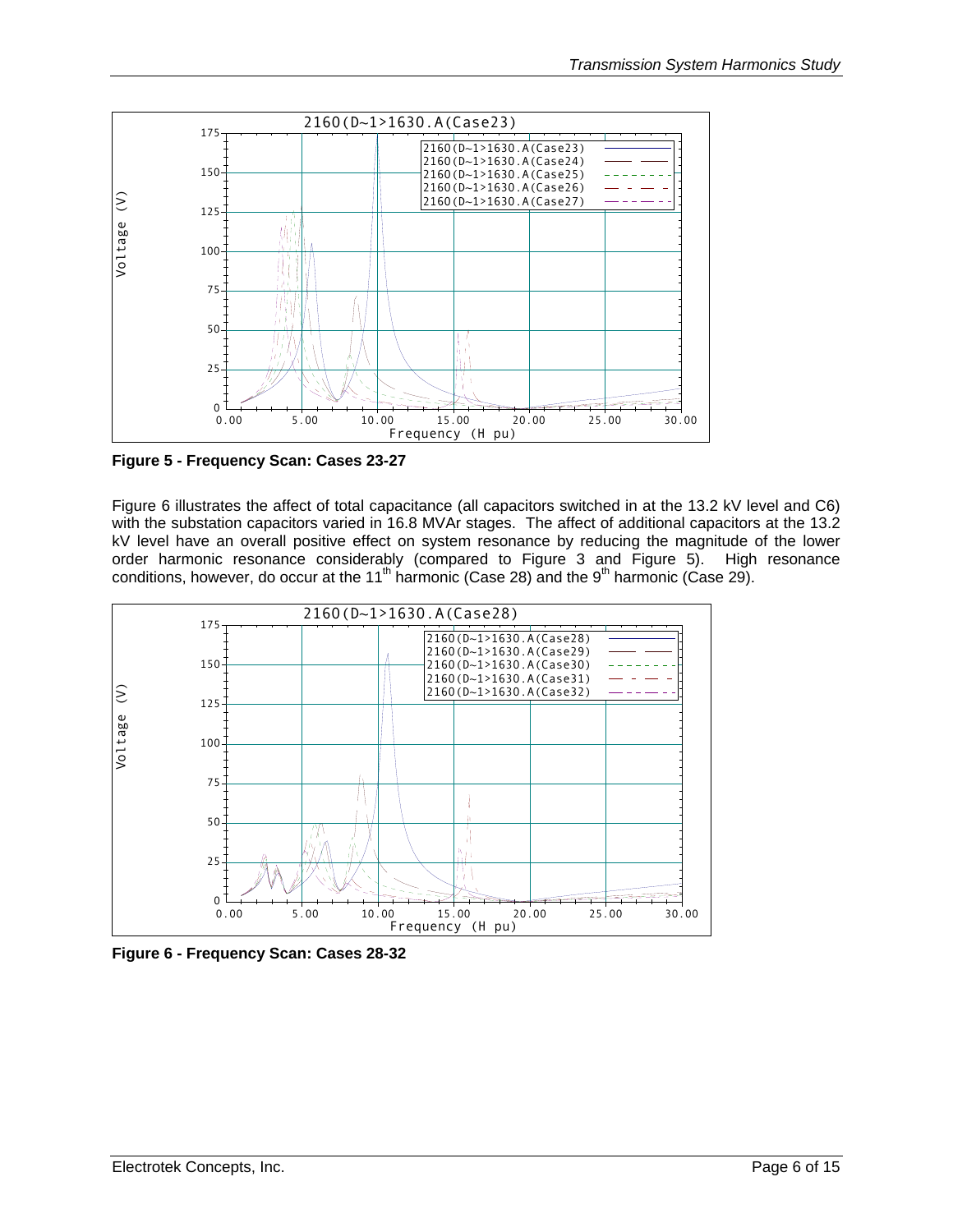## <span id="page-6-0"></span>**Field Measurements - Power Quality Monitoring**

A Dranetz-BMI PQNode 8020 was installed at the substation and power quality data was collected for a period of 30 days. The PQNode monitored three-phase voltage (line-to-line) and current on the 69kV bus supplying the feeder to the arc furnace.

This section will summarize the data collected.

During the 30 day monitoring period, the arc furnace was not fully operational, thus limiting the amount of usable data for statistically characterizing the harmonic content on the feeder. During the first week of monitoring, arc furnace was not operating 100% of the time, and unfortunately, it was switched completely offline for approximately two weeks for routine maintenance, thus limiting the amount of usable data to roughly two weeks.

[Figure 7](#page-6-1) and [Figure 8](#page-7-1) illustrate the RMS line current and line-to-line voltage measured on the arc furnace feeder for the 30 day period. The various operating conditions in which the furnace undergoes are most evident in the current measurements.

<span id="page-6-1"></span>

**Figure 7 - Measured A-Phase RMS Line Current (7/15 – 8/14)**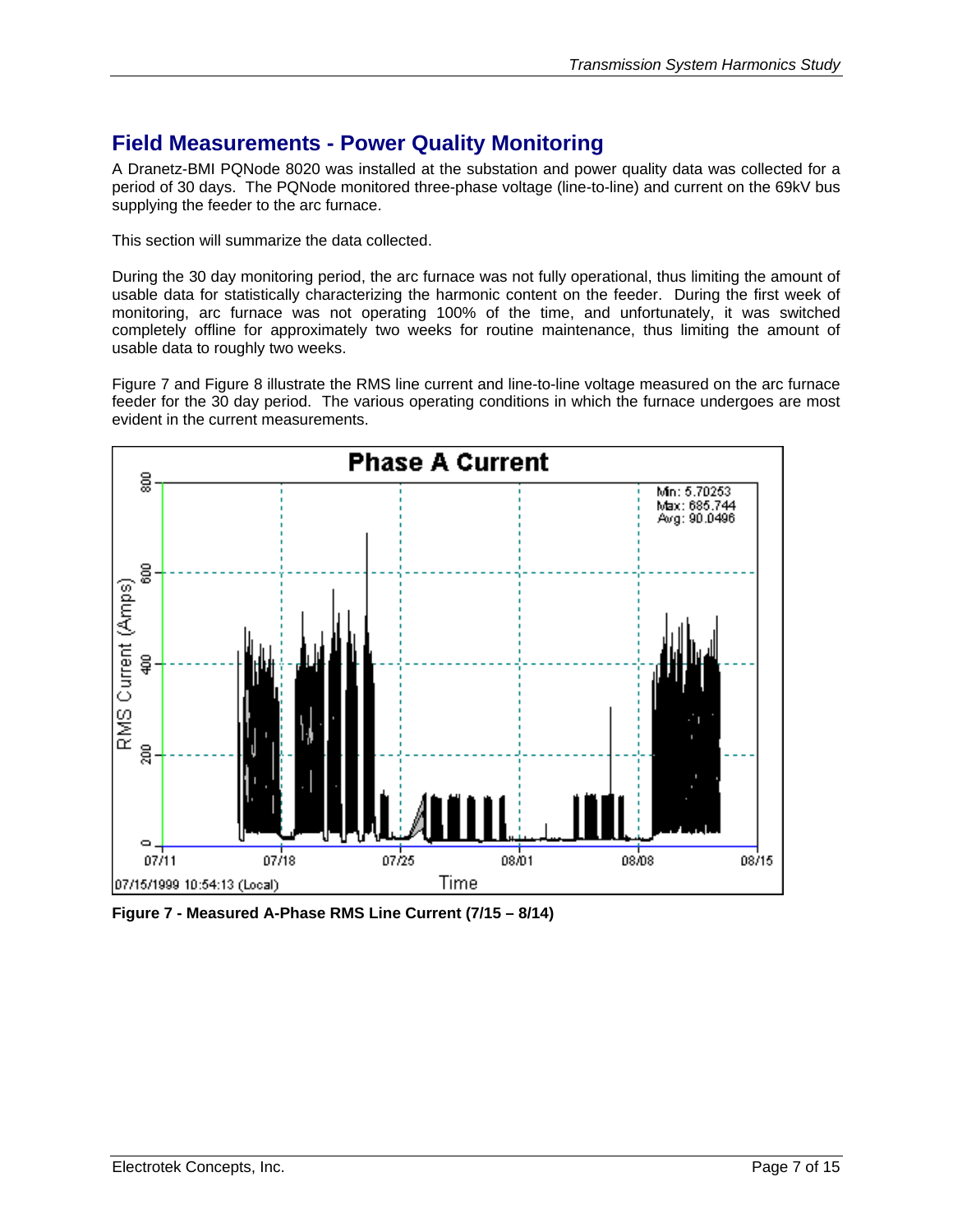<span id="page-7-1"></span><span id="page-7-0"></span>

**Figure 8 - Measured V<sub>AB</sub> (7/15 – 8/14)** 

[Figure 9](#page-7-2) and [Figure 10](#page-8-1) illustrate the Phase A current THD from 8/8/99 to 8/14/99. Using the Electrotek/EPRI PQView® software, a statistical analysis of the measured data was easily performed with the results shown in [Figure 10.](#page-8-1) These calculations were also performed for both B and C phases.

<span id="page-7-2"></span>

**Figure 9 - Trend of Phase A Current THD**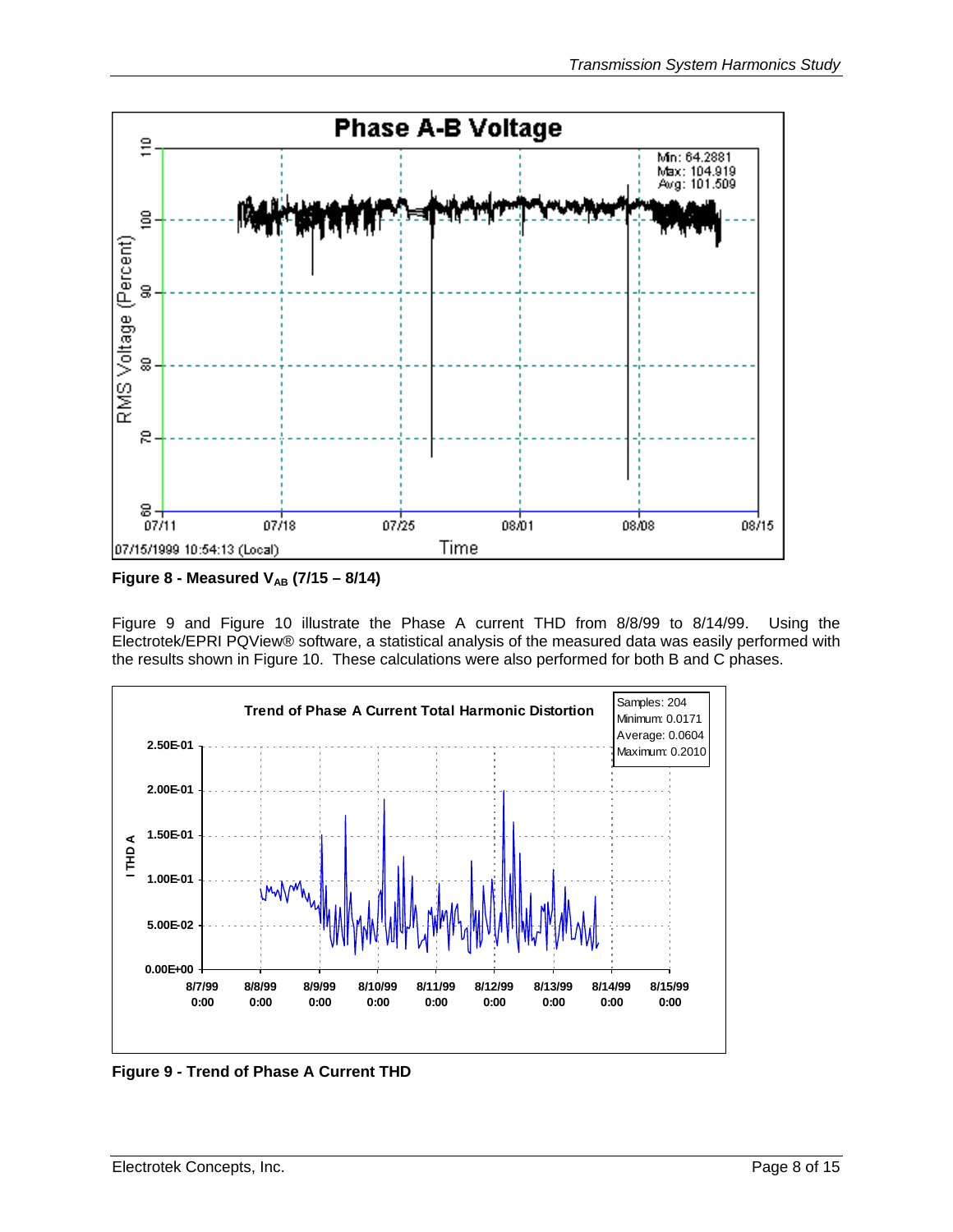<span id="page-8-1"></span><span id="page-8-0"></span>

**Figure 10 - Histogram of Phase A Current THD** 

Using the data shown in [Figure 10,](#page-8-1) PQView was used to calculate the average, CP05, and CP95 harmonic current values over this period. The statistical summary for the TDD and harmonics are shown in [Figure 11.](#page-8-2)

<span id="page-8-2"></span>

**Figure 11 - Average, CP05, and CP95 Harmonic Current Measured 8/8 – 8/14**  *Note: Base Current CP99 - 240A*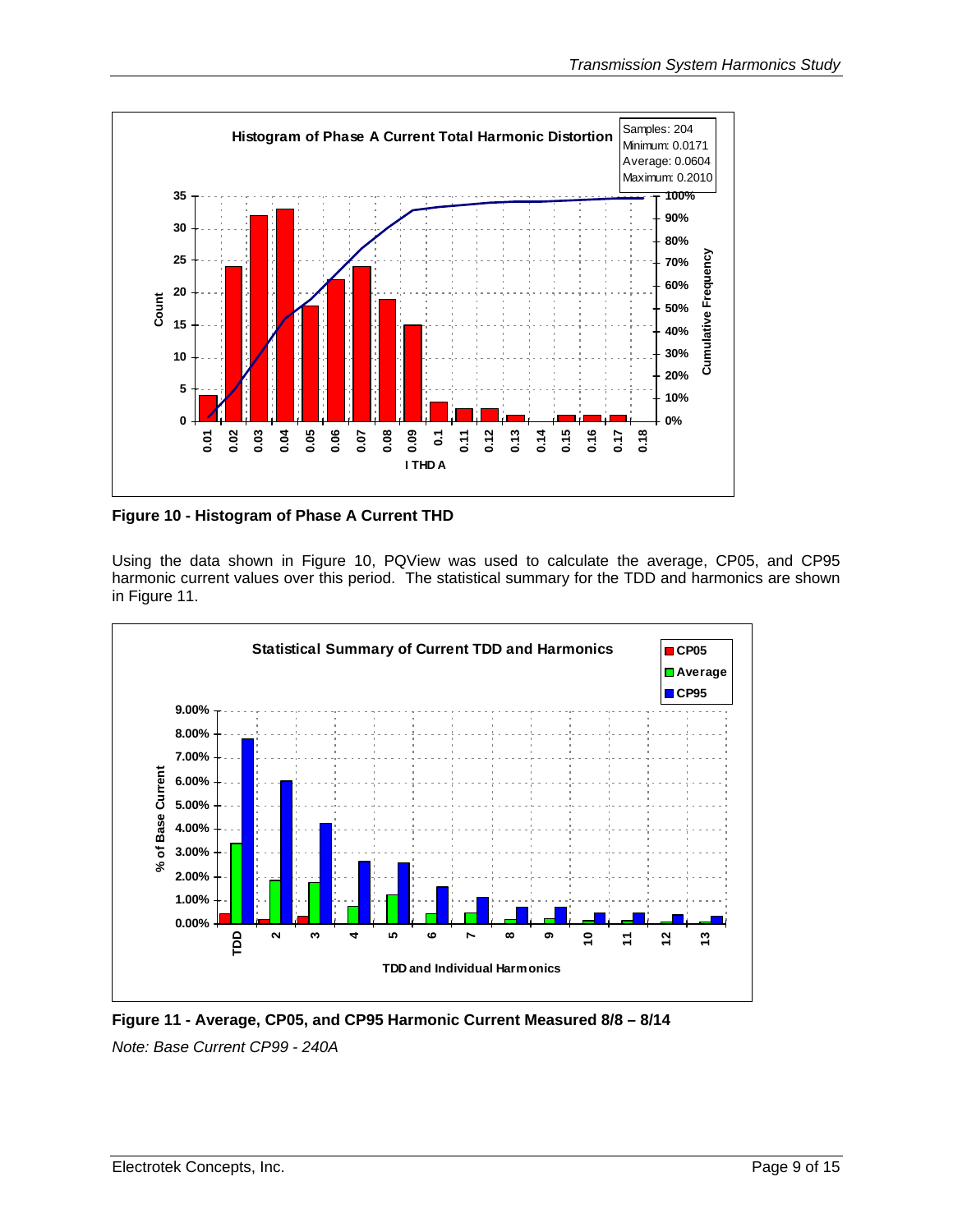<span id="page-9-0"></span>Using the data in [Figure 11,](#page-8-2) a representative current spectrum, shown in [Figure 12,](#page-9-1) was chosen from the 12-cycle samples taken. The fundamental (and corresponding current spectrum) was scaled up from 150A to 240A, a factor of 1.6, to simulate CP99 conditions. By doing so, this creates a considerably conservative approach. This scaled current spectrum was then used to represent the nonlinear characteristics of the arc furnace load.

<span id="page-9-1"></span>

**Figure 12 - Snapshot of Current Spectrum for Distortion Simulations** 

### **Harmonic Distortion Simulations**

Using the system model developed for the resonance simulations, the scaled harmonic spectrum in [Figure 12](#page-9-1) was modeled in SuperHarm as a nonlinearload connected directly to the utility substation 69kV bus. A conservative approach was taken in modeling the transmission system by removing the parallel resistance used with each source equivalent. This parallel resistance provides the damping necessary to estimate "actual" system conditions. By removing this resistance, "worse than actual" system conditions can be simulated, thus providing extremely conservative results. Note: Because this source damping is not included, a direct comparison with measured THD values cannot be performed.

Based upon the frequency scan results found in [Figure 3](#page-4-1) through [Figure 6,](#page-5-2) various worst case system configurations were considered for calculating the expected THD as the additional 50.4 MVAr capacitors are added at the utility substation. These cases are summarized in [Table 1.](#page-10-1) For each of the below cases, the amount of capacitance at the substation is increased from the presently operating 33.6 MVAr to 84 MVAr in increments of 16.8 MVAr

The capacitor configurations considered in Cases 1 through 8 are not considered realistic scenarios. However, to simulate the absolute worst case conditions, they were included.

.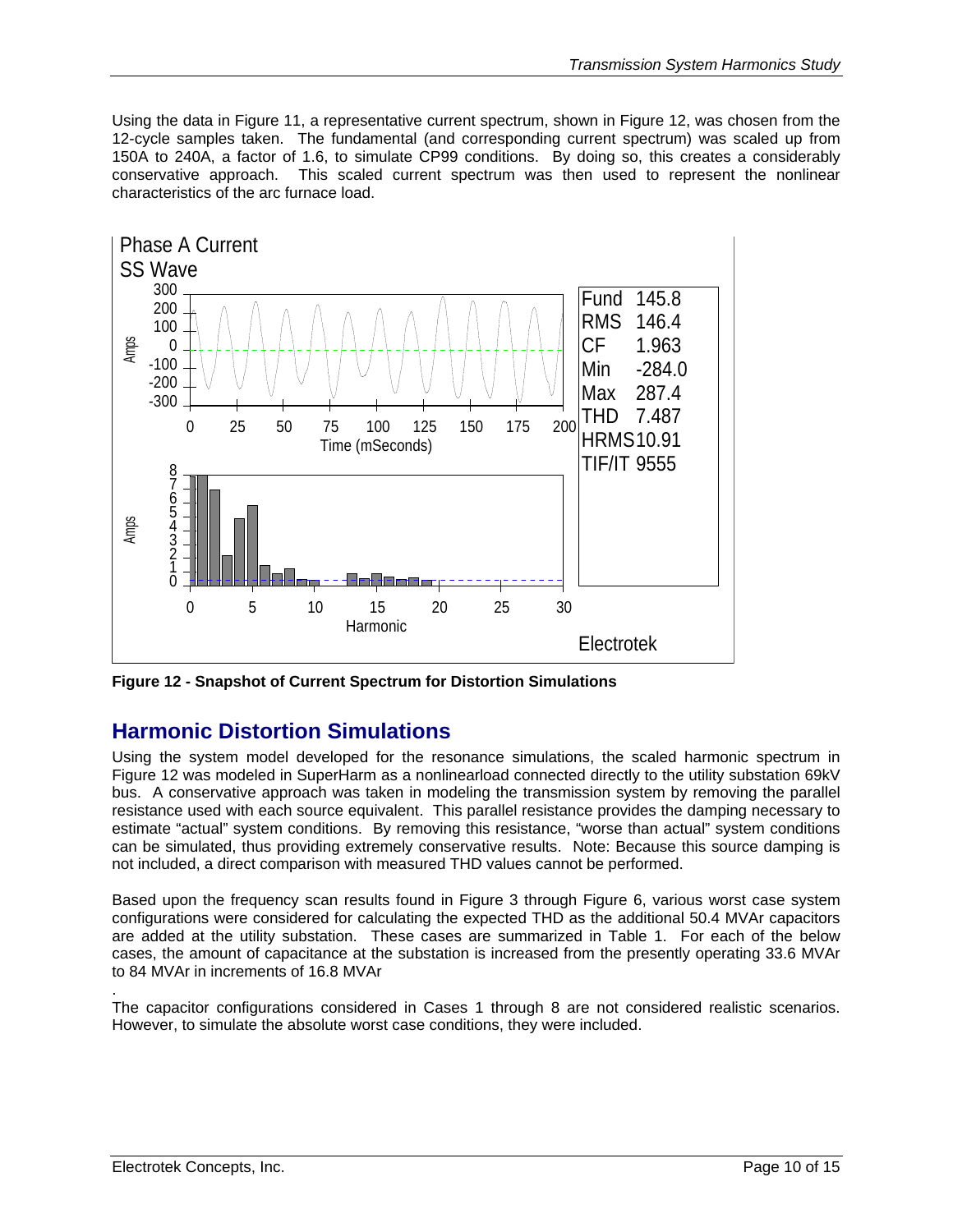| Case           | C <sub>1</sub><br>24 MVAr<br>Capacitor | C <sub>2</sub><br>18MVAr<br>Capacitor | C <sub>3</sub><br>22.2 MVAr<br>Capactor | C <sub>4</sub><br>15 MVAr<br>Capacitor | C <sub>5</sub><br>10MVAr<br>Capacitor | C <sub>6</sub><br>24.4 MVAr<br>Capacitor | C7<br>Capacitor<br>(Mvar) |
|----------------|----------------------------------------|---------------------------------------|-----------------------------------------|----------------------------------------|---------------------------------------|------------------------------------------|---------------------------|
| 1              |                                        |                                       |                                         |                                        |                                       |                                          | 33.6                      |
| $\overline{2}$ |                                        |                                       |                                         |                                        |                                       |                                          | 50.4                      |
| 3              |                                        |                                       |                                         |                                        |                                       |                                          | 67.2                      |
| $\overline{4}$ |                                        |                                       |                                         |                                        |                                       |                                          | 84                        |
| 5              |                                        |                                       |                                         |                                        |                                       | X                                        | 33.6                      |
| 6              |                                        |                                       |                                         |                                        |                                       | X                                        | 50.4                      |
| $\overline{7}$ |                                        |                                       |                                         |                                        |                                       | X                                        | 67.2                      |
| 8              |                                        |                                       |                                         |                                        |                                       | X                                        | 84                        |
| 9              | X                                      | X                                     | X                                       | X                                      | X                                     | X                                        | 33.6                      |
| 10             | X                                      | X                                     | X                                       | X                                      | X                                     | X                                        | 50.4                      |
| 11             | X                                      | X                                     | X                                       | X                                      | X                                     | X                                        | 67.2                      |
| 12             | X                                      | X                                     | X                                       | X                                      | X                                     | X                                        | 84                        |
| 13             | X                                      | X                                     | X                                       | X                                      | X                                     |                                          | 33.6                      |
| 14             | X                                      | X                                     | X                                       | X                                      | X                                     |                                          | 50.4                      |
| 15             | X                                      | X                                     | X                                       | X                                      | X                                     |                                          | 67.2                      |
| 16             | X                                      | X                                     | X                                       | X                                      | X                                     |                                          | 84                        |

<span id="page-10-1"></span><span id="page-10-0"></span>**Table 1 - Summary of Harmonic Distortion Simulations Performed** 

<span id="page-10-2"></span>

**Figure 13 - Cases 1 – 4: Voltage THD Simulation Results** 

As seen in [Figure 13,](#page-10-2) with only capacitors operational at the substation, the maximum THD value calculated is found in Case 2, with less than 1.8% THD.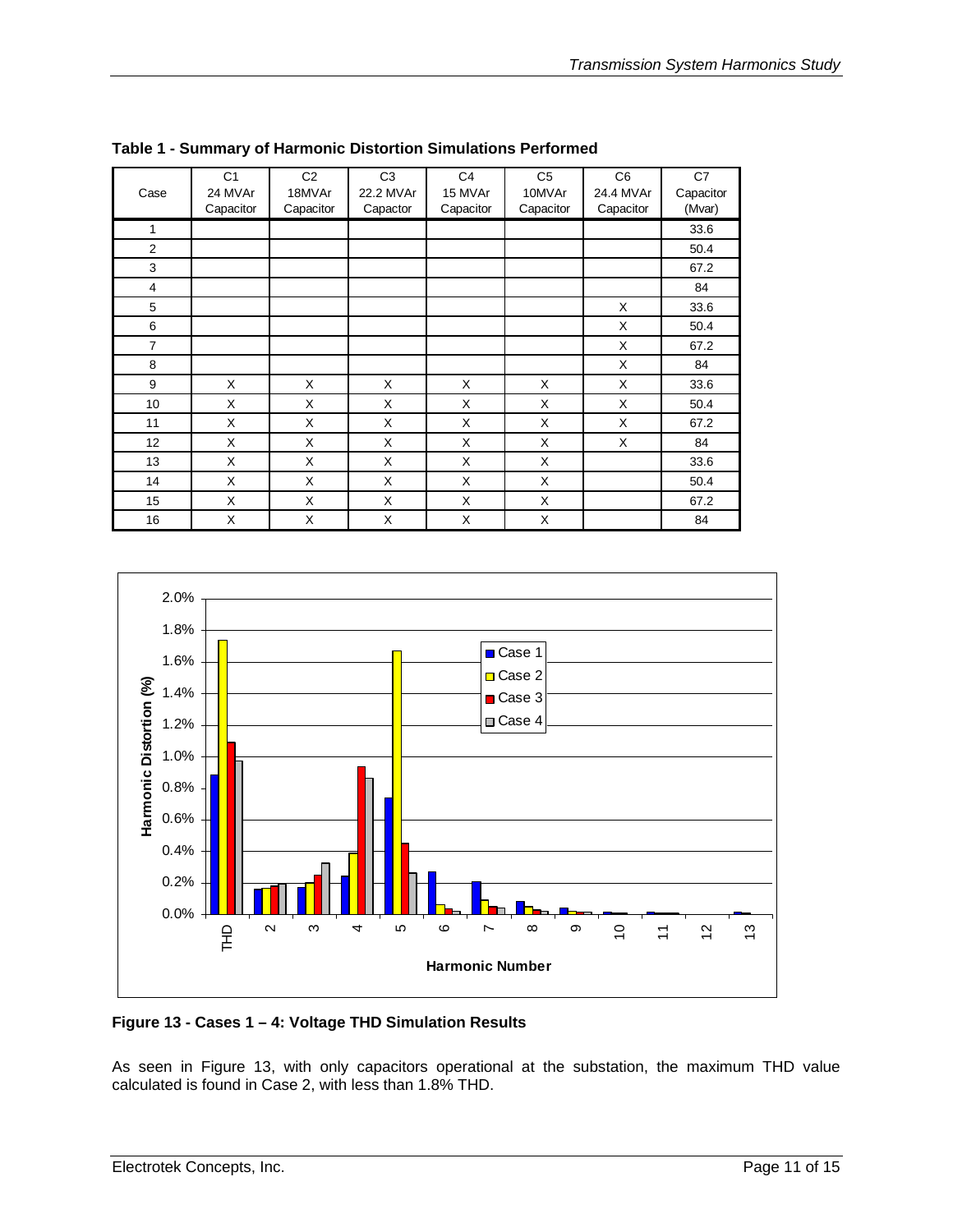<span id="page-11-1"></span><span id="page-11-0"></span>

**Figure 14 - Cases 5 – 8: Voltage THD Simulation Results** 

With the C6 24.4 MVAr capacitor online [\(Figure 14\)](#page-11-1), the maximum THD values are found in Case 5, which represents the existing substation capacitor configuration. The maximum THD value reaches 1.6%, with the  $5<sup>th</sup>$  harmonic topping at approximately 1.5%. As capacitance is increased at the substation, it is shown that the THD values are actually reduced in magnitude.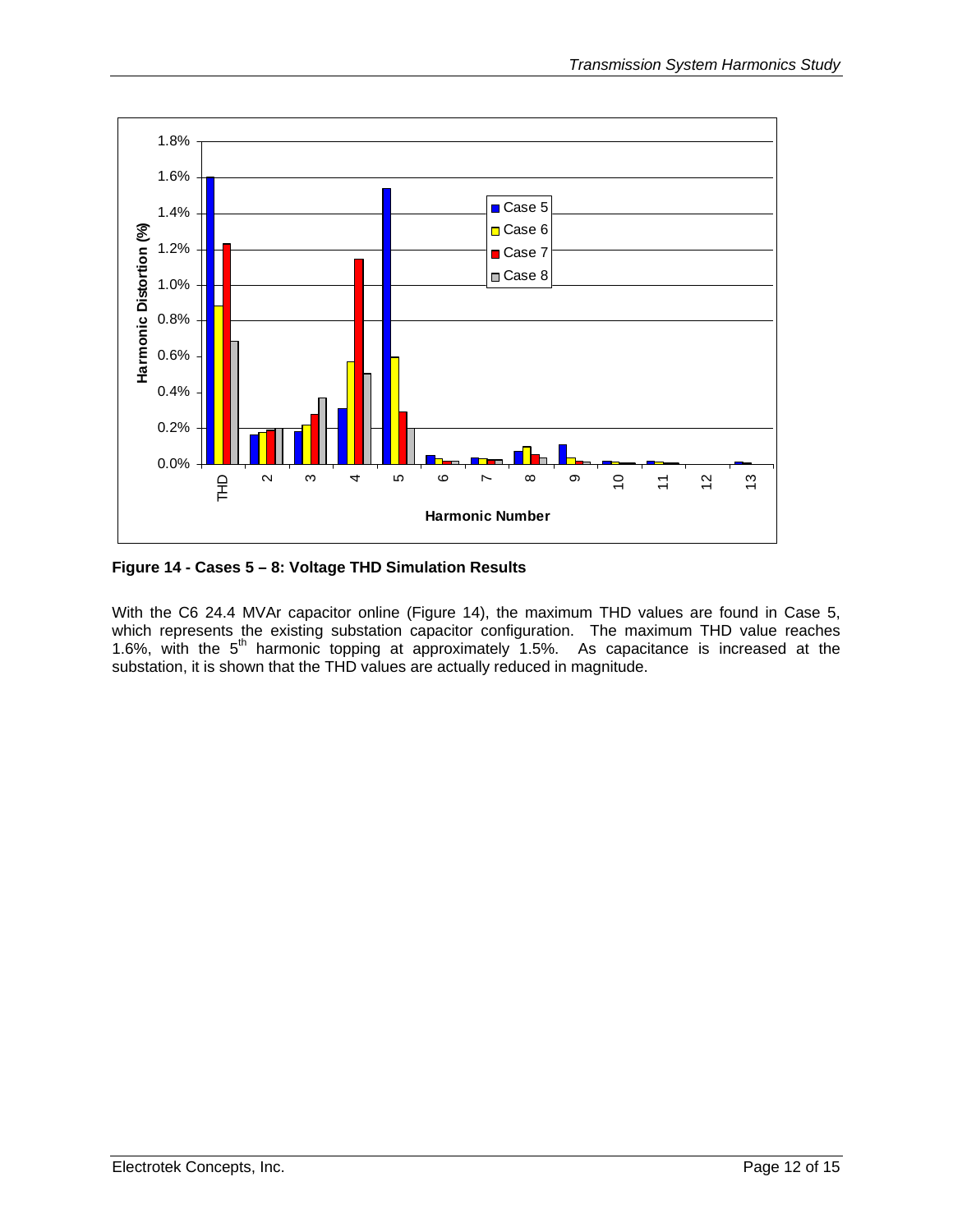<span id="page-12-1"></span><span id="page-12-0"></span>

**Figure 15 - Cases 9 – 12: Voltage THD Simulation Results** 

[Figure 15](#page-12-1) represents typical system capacitor configurations with the addition of C1, C2, C3, C4, C5, and C6 capacitors in service. The additional capacitance reduces the THD to approximately less than 0.5% for all cases. This reduction in THD is due to the reduced driving point impedance as the additional capacitors are switched into service (see [Figure 5](#page-5-1) and [Figure 6\)](#page-5-2).

Similar results are found with the C6 24.4 MVAr capacitor taken out of the circuit ([Figure 16\)](#page-13-1). The maximum THD value reaches approximately 0.5%.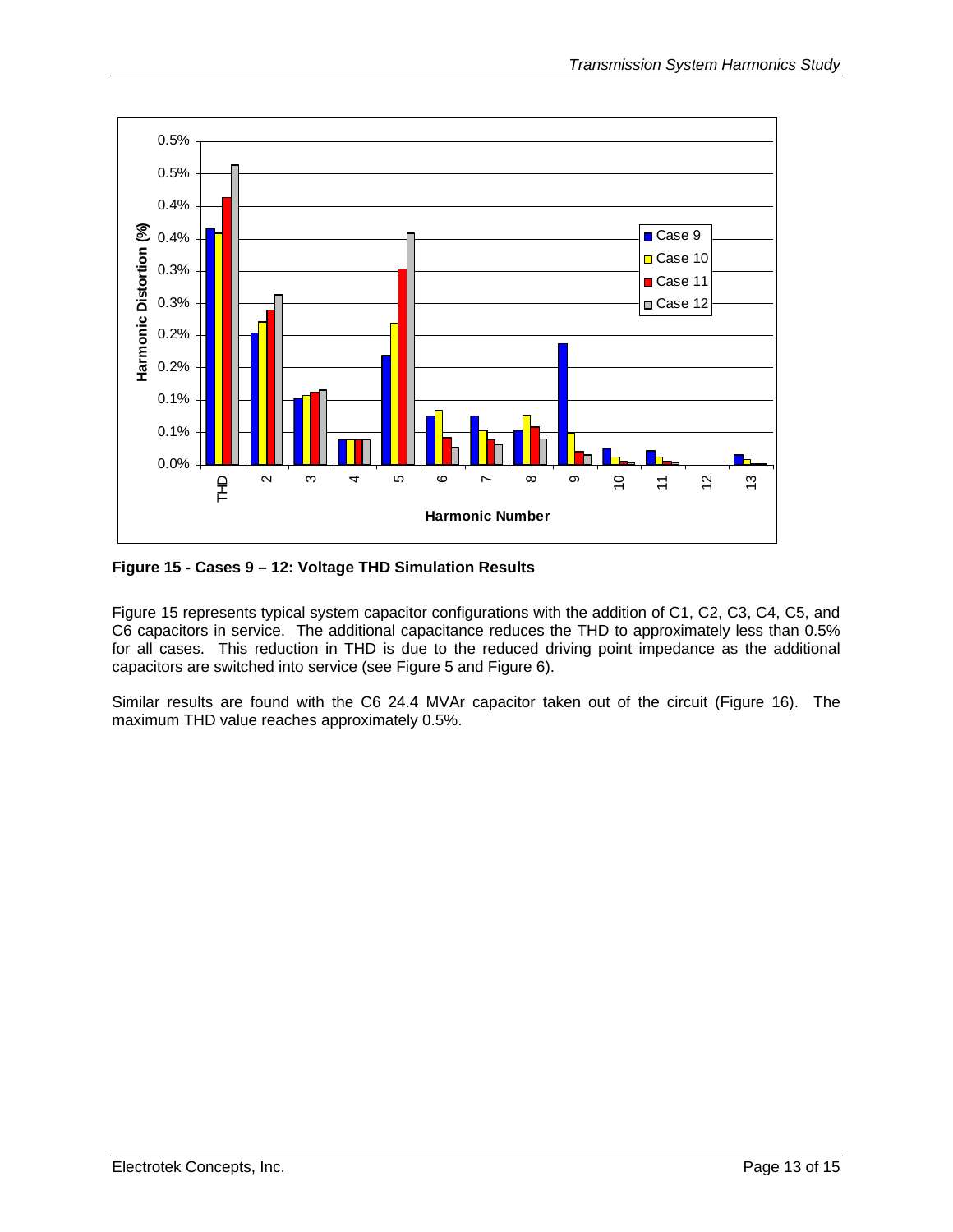<span id="page-13-1"></span><span id="page-13-0"></span>

**Figure 16 - Cases 13 – 16: Voltage THD Simulation Results** 

#### **SUMMARY**

The purpose of this study was to investigate the possible resonance conditions that would occur with the introduction of 3 additional 16.8 MVAr capacitors at a utility-owned substation and to determine if any harmonic distortion limits would be exceeded due to excitation from a locally operated arc furnace. A complete three-phase model of the substation and surrounding transmission system was modeled in SuperHarm and the frequency response characteristics were examined for various system capacitor configurations.

A wide range of capacitor combinations was simulated using SuperHarm. As shown in [Figure 3](#page-4-1) through [Figure 6,](#page-5-2) the introduction of the additional 3 capacitor banks at the substation reduces the magnitude of the present harmonic resonance. However, as a result of the added MVAr introduced into the system, the resonance frequency is also reduced to lower order harmonic values. This shifting of harmonic resonance has resulted in peaks occurring around the  $3<sup>rd</sup>$ ,  $5<sup>th</sup>$ , and  $7<sup>th</sup>$  harmonics.

With the locally connected arc furnace, it was quite possible for the furnace to excite this lower-order resonance, thus resulting in extreme overvoltages occurring at the substation. Due to the shifting of resonance to the  $3<sup>rd</sup>$ ,  $5<sup>th</sup>$ , and  $7<sup>th</sup>$  harmonics, it was determined that additional investigation would be required before conclusions with regards to possibly harmonic distortion problems could be made.

The second portion of this study involved monitoring the 69kV bus for possible harmonic currents that could excite the resonant conditions as a result of the additional capacitor bank installation. To simulate the affects of the arc furnace, the measured data was then incorporated into the three-phase model developed previously.